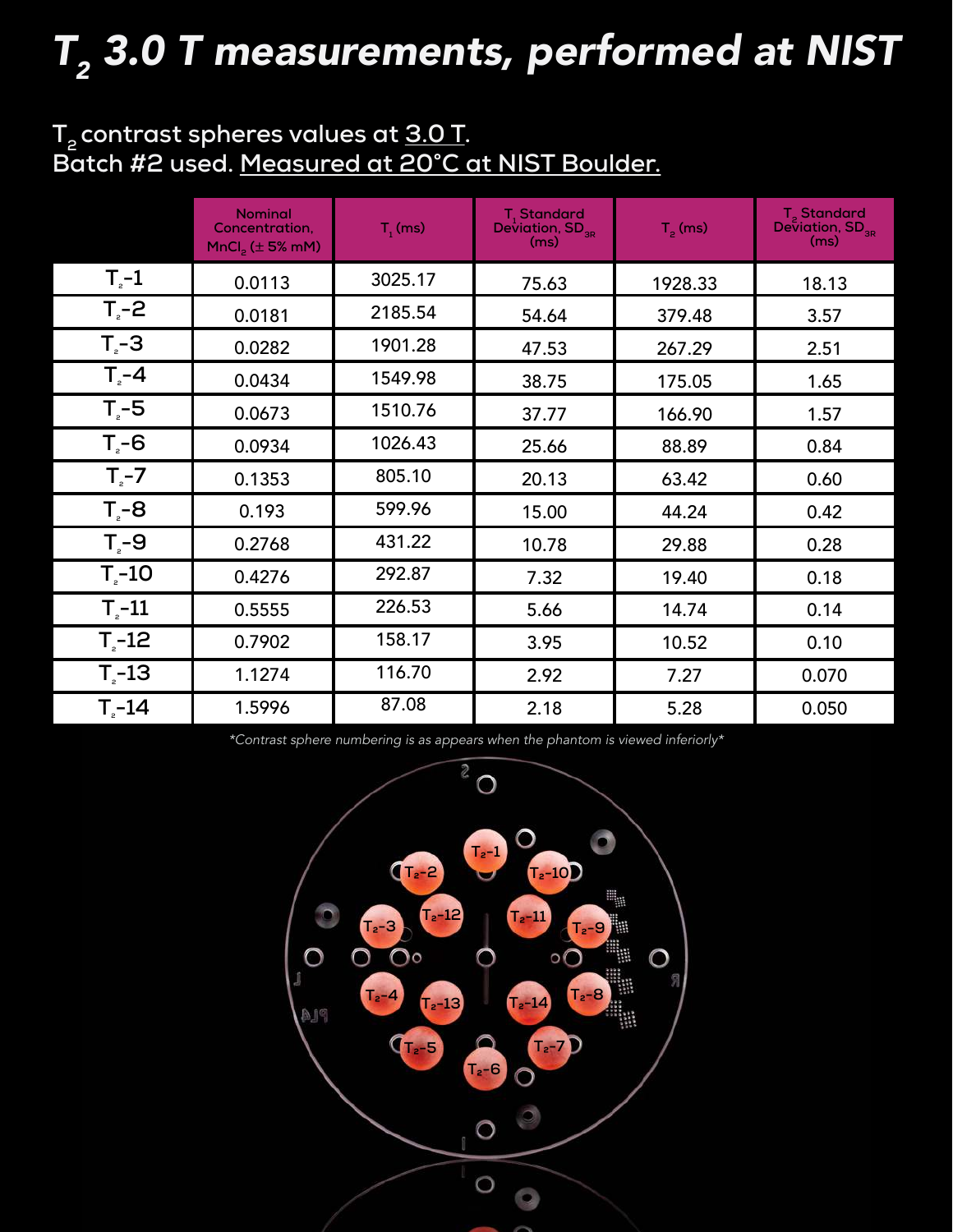#### **T2 contrast spheres values at 3.0 T. Batch #2 used. Measured at 16°C at NIST Boulder.**

|                    | <b>Nominal</b><br>Concentration,<br>$MnCl2$ ( $\pm$ 5% mM) | $T1$ (ms) | T <sub>1</sub> Standard<br>Deviation, $SD_{_{3R}}$<br>(ms) | $T_p$ (ms) | $T_{\rm g}$ Standard<br>Deviation, SD <sub>3R</sub><br>(ms) |
|--------------------|------------------------------------------------------------|-----------|------------------------------------------------------------|------------|-------------------------------------------------------------|
| $T_{2}$ -1         | 0.0113                                                     | 2669.83   | 66.75                                                      | 1705.84    | 16.03                                                       |
| $T_{2}$ -2         | 0.0181                                                     | 1874.96   | 46.87                                                      | 357.4      | 3.36                                                        |
| $T - 3$            | 0.0282                                                     | 1657.68   | 41.44                                                      | 247.93     | 2.33                                                        |
| $T_{e}$ -4         | 0.0434                                                     | 1341.07   | 33.53                                                      | 161.07     | 1.51                                                        |
| $T - 5$            | 0.0673                                                     | 1307.88   | 32.70                                                      | 154.07     | 1.45                                                        |
| $T - 6$            | 0.0934                                                     | 892.29    | 22.31                                                      | 81.86      | 0.77                                                        |
| $T2-7$             | 0.1353                                                     | 711.11    | 17.78                                                      | 59.45      | 0.56                                                        |
| $T - 8$            | 0.193                                                      | 531.6     | 13.29                                                      | 41.53      | 0.39                                                        |
| $T_{e}$ -9         | 0.2768                                                     | 384.99    | 9.62                                                       | 28.04      | 0.26                                                        |
| $T - 10$           | 0.4276                                                     | 262.14    | 6.55                                                       | 18.22      | 0.17                                                        |
| $T - 11$           | 0.5555                                                     | 203.53    | 5.09                                                       | 13.94      | 0.13                                                        |
| $T_{\circ}$ -12    | 0.7902                                                     | 141.21    | 3.53                                                       | 9.88       | 0.090                                                       |
| $T_{\text{e}}$ -13 | 1.1274                                                     | 104.57    | 2.61                                                       | 6.83       | 0.060                                                       |
| $T - 14$           | 1.5996                                                     | 73.65     | 1.84                                                       | 4.79       | 0.050                                                       |

## **T2 contrast spheres values at 3.0 T. Batch #2 used. Measured at 18°C at NIST Boulder.**

|                    | <b>Nominal</b><br>Concentration,<br>MnCl <sub>2</sub> ( $\pm$ 5% mM) | $T1$ (ms) | T <sub>1</sub> Standard<br>Deviation, $SD_{_{3R}}$<br>(ms) | $T_p$ (ms) | T <sub>2</sub> Standard<br>Deviation, $SD_{_{\mathrm{3R}}}$<br>(ms) |
|--------------------|----------------------------------------------------------------------|-----------|------------------------------------------------------------|------------|---------------------------------------------------------------------|
| $T_{2}$ -1         | 0.0113                                                               | 2862.34   | 71.56                                                      | 1823.56    | 17.14                                                               |
| $T_{e}$ -2         | 0.0181                                                               | 2073.94   | 51.85                                                      | 370.54     | 3.48                                                                |
| $Tz - 3$           | 0.0282                                                               | 1783.21   | 44.58                                                      | 257.47     | 2.42                                                                |
| $T - 4$            | 0.0434                                                               | 1466.78   | 36.67                                                      | 169.02     | 1.59                                                                |
| $T_{e}$ -5         | 0.0673                                                               | 1417.53   | 35.44                                                      | 159.77     | 1.50                                                                |
| $T - 6$            | 0.0934                                                               | 972.48    | 24.31                                                      | 85.92      | 0.81                                                                |
| $T_{\rm e}$ -7     | 0.1353                                                               | 757.34    | 18.93                                                      | 61.31      | 0.58                                                                |
| $T_{e}$ -8         | 0.193                                                                | 563.86    | 14.1                                                       | 42.63      | 0.40                                                                |
| $T - 9$            | 0.2768                                                               | 408.05    | 10.2                                                       | 28.93      | 0.27                                                                |
| $T_{\text{e}}$ -10 | 0.4276                                                               | 277.38    | 6.93                                                       | 18.78      | 0.18                                                                |
| $T_{\text{e}}$ -11 | 0.5555                                                               | 214.8     | 5.37                                                       | 14.28      | 0.13                                                                |
| $T_{\circ}$ -12    | 0.7902                                                               | 149.28    | 3.73                                                       | 10.17      | 0.10                                                                |
| $T_{\text{e}}$ -13 | 1.1274                                                               | 110.49    | 2.76                                                       | 7.04       | 0.070                                                               |
| $T - 14$           | 1.5996                                                               | 77.93     | 1.95                                                       | 4.93       | 0.050                                                               |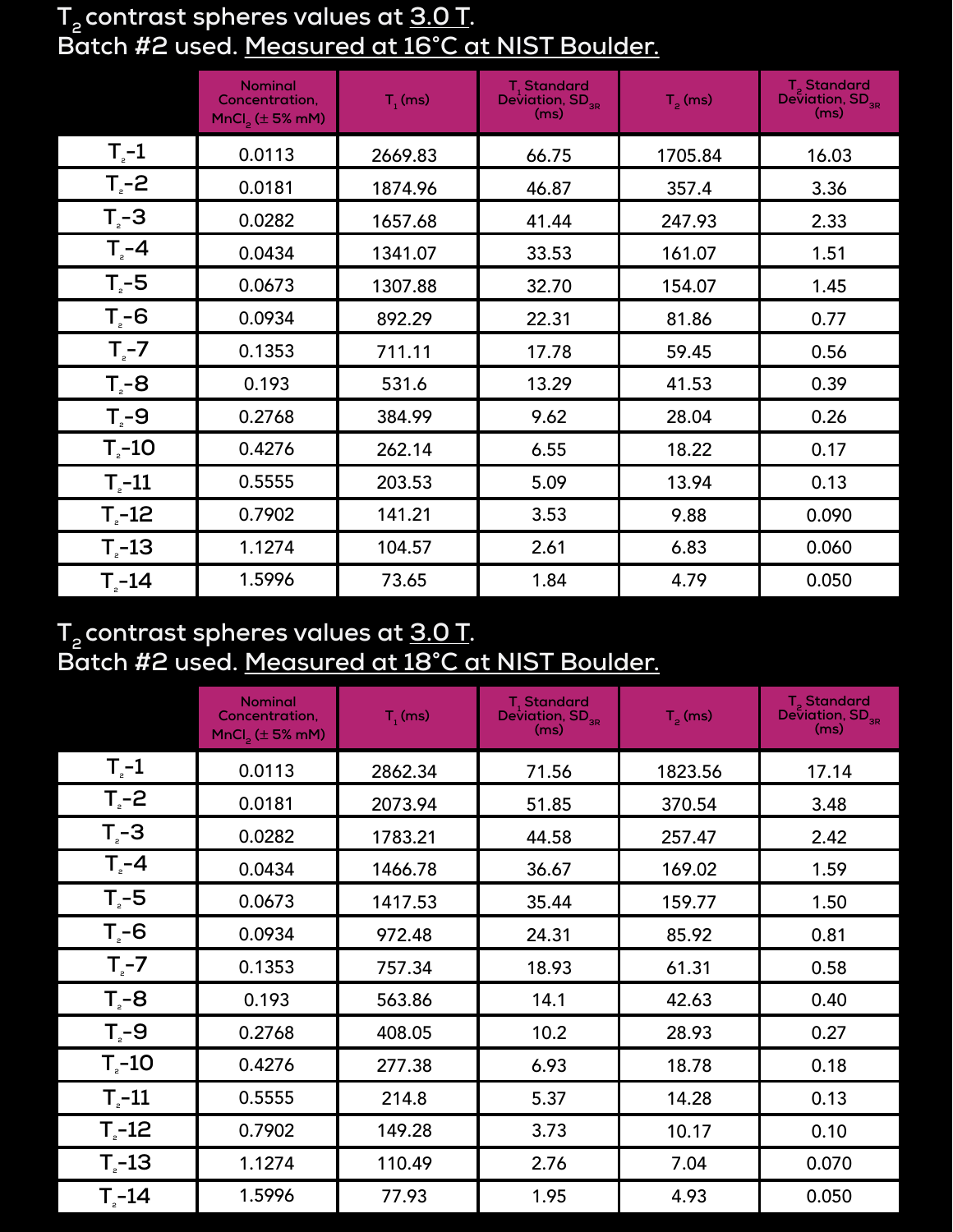# **T2 contrast spheres values at 3.0 T. Batch #2 used. Measured at 22°C at NIST Boulder.**

|              | <b>Nominal</b><br>Concentration,<br>$MnCl2$ ( $\pm$ 5% mM) | $T1$ (ms) | T <sub>1</sub> Standard<br>Deviation, $SD_{3R}$ (ms) | $T_p$ (ms) | T <sub>2</sub> Standard<br>Deviation, SD <sub>3R</sub><br>(ms) |
|--------------|------------------------------------------------------------|-----------|------------------------------------------------------|------------|----------------------------------------------------------------|
| $T_{2}$ -1   | 0.0113                                                     | 3191.54   | 79.79                                                | 2023.15    | 19.02                                                          |
| $Tz-2$       | 0.0181                                                     | 2302.78   | 57.57                                                | 392.49     | 3.69                                                           |
| $T_{e}$ -3   | 0.0282                                                     | 2009.05   | 50.23                                                | 276.98     | 2.60                                                           |
| $T - 4$      | 0.0434                                                     | 1626.53   | 40.66                                                | 181.48     | 1.71                                                           |
| $T - 5$      | 0.0673                                                     | 1589.88   | 39.75                                                | 172.51     | 1.62                                                           |
| $T_{e}$ -6   | 0.0934                                                     | 1083.42   | 27.09                                                | 92.3       | 0.87                                                           |
| $Tz-7$       | 0.1353                                                     | 848.64    | 21.22                                                | 65.65      | 0.62                                                           |
| $T - 8$      | 0.193                                                      | 634.59    | 15.86                                                | 45.86      | 0.43                                                           |
| $T_{e}$ -9   | 0.2768                                                     | 454.82    | 11.37                                                | 30.92      | 0.29                                                           |
| $T - 10$     | 0.4276                                                     | 308.92    | 7.72                                                 | 20.07      | 0.19                                                           |
| $T - 11$     | 0.5555                                                     | 238.33    | 5.96                                                 | 15.24      | 0.14                                                           |
| $T_{2} - 12$ | 0.7902                                                     | 166.64    | 4.17                                                 | 10.88      | 0.10                                                           |
| $T - 13$     | 1.1274                                                     | 123.22    | 3.08                                                 | 7.49       | 0.07                                                           |
| $T - 14$     | 1.5996                                                     | 87.08     | 2.18                                                 | 5.28       | 0.05                                                           |

## **T2 contrast spheres values at 3.0 T. Batch #2 used. Measured at 24°C at NIST Boulder.**

|                    | <b>Nominal</b><br>Concentration,<br>$MnCl2$ ( $\pm$ 5% mM) | $T1$ (ms) | T <sub>1</sub> Standard<br>Deviation, SD <sub>3R</sub><br>(ms) | $T_p$ (ms) | T <sub>2</sub> Standard<br>Deviation, $SD_{_{3R}}$<br>(ms) |
|--------------------|------------------------------------------------------------|-----------|----------------------------------------------------------------|------------|------------------------------------------------------------|
| $T_{2}$ -1         | 0.0113                                                     | 3365.05   | 84.13                                                          | 2139.79    | 20.11                                                      |
| $T_{e}$ -2         | 0.0181                                                     | 2424.62   | 60.62                                                          | 406.02     | 3.82                                                       |
| $T_{e}$ -3         | 0.0282                                                     | 2119.34   | 52.98                                                          | 287.48     | 2.7                                                        |
| $T - 4$            | 0.0434                                                     | 1715.06   | 42.88                                                          | 187.21     | 1.76                                                       |
| $T_{e}$ -5         | 0.0673                                                     | 1687.39   | 42.18                                                          | 180.80     | 1.70                                                       |
| $T_{e}$ -6         | 0.0934                                                     | 1141.5    | 28.54                                                          | 95.97      | 0.90                                                       |
| $T_{\rm g}$ -7     | 0.1353                                                     | 892.41    | 22.31                                                          | 67.82      | 0.64                                                       |
| $T_{e}$ -8         | 0.193                                                      | 669.56    | 16.74                                                          | 47.66      | 0.45                                                       |
| $T_{e}$ -9         | 0.2768                                                     | 478.81    | 11.97                                                          | 32.06      | 0.30                                                       |
| $T_{\text{e}}$ -10 | 0.4276                                                     | 325.23    | 8.13                                                           | 20.78      | 0.20                                                       |
| $T_{\text{e}}$ -11 | 0.5555                                                     | 250.61    | 6.27                                                           | 15.8       | 0.15                                                       |
| $T_{\text{e}}$ -12 | 0.7902                                                     | 175.31    | 4.38                                                           | 11.25      | 0.11                                                       |
| $T - 13$           | 1.1274                                                     | 129.67    | 3.24                                                           | 7.76       | 0.070                                                      |
| $T - 14$           | 1.5996                                                     | 91.82     | 2.3                                                            | 5.48       | 0.050                                                      |